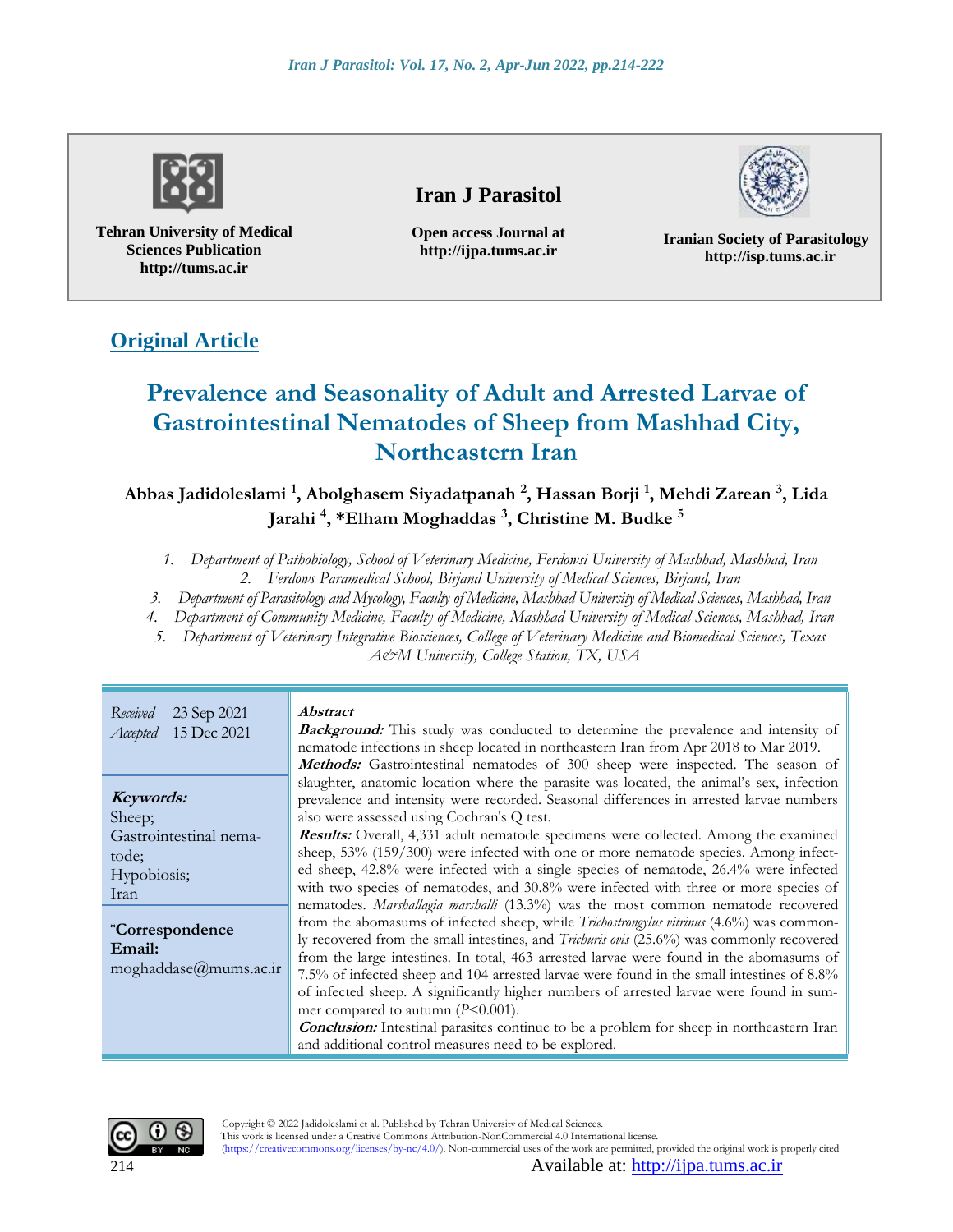### **Introduction**

astrointestinal nematode (GIN) infection is a problem for small and large animals globally (1). Domesticated small ruminants, and particularly sheep, are considered an important source of protein for a large part of the world. GIN can lead to serious health problems in small ruminants by causing morbidity and mortality (2). Sheep grazing on contaminated pastures puts the animals at risk for infection with the 3rd stage larvae of GINs (3). *G*

Gastrointestinal nematodes of the family *Trichostrongylidae* are some of the most important parasites of small ruminants worldwide (4). *Ostertagia* spp., *Haemonchus contortus*, *Trichostrongylus* spp., *Nematodirus* spp., and *Marshallagia marshalli* are the main GINs of sheep raised in temperate climates (1, 5). Additionally, *M. marshalli* is believed to be the main cause of parasitic gastroenteritis in ruminants from Iran (6). Several previous investigations were carried out to determine the prevalence of these nematodes in sheep and goats in different parts of Iran (7, 8).

The arrested larval stage of GINs makes control of these parasites challenging, especially when dealing with parasites belonging to the Trichostrongylidae family (9). The seasonal onset of hypobiosis (arrested larval development) is associated with decreasing temperature and photoperiod, suggesting that these factors may play a role in stimulating the freeliving stages of the nematodes (10). There are few studies evaluating prevalence of sheep GINs and larvae dormancy in infected sheep in Iran (11).

We aimed to determine the species, prevalence, and seasonality of adult nematodes and hypobiotic larvae in slaughtered sheep in Khorasan Razavi Province, Iran during a 12 month period.

### **Materials and Methods**

#### **Sampling**

From Apr 2018 to Mar 2019, 300 sheep from two slaughterhouses (60 from the Torqabeh abattoir and 240 from the Tapeh Salam abattoir) in Mashhad, the capital city of Khorasan Province, Iran were selected and examined for GI parasites. A sample size of 250 animals was calculated based on a nematode prevalence of 30.8% found in a 2020 study evaluating sheep slaughtered at an abattoir in Mazandaran Province in northern Iran (12), using an alpha of 0.05 and a precision of 0.06. In order to ensure that appropriate sample size was reached, the number of sheep selected for evaluation was increased to 300. The study did not require ethics approval.

Approximately 400 and 1,500 sheep are slaughtered daily at Tapeh Salam and Torqabeh, respectively. For this study, 25 animals (approximately 21 from Tapeh Salam and 4 from Torqabeh) were evaluated monthly. Carcasses were selected via a systematic random sampling (13), with 2-3 carcasses evaluated from the post-mortem line each Monday and Thursday during the study period. All sheep were raised under traditional production methods and originated from the rural areas around Mashhad. All GINs were collected and sent to the Parasitology Laboratory at the Agricultural Jahad Center, University of Applied Science and Technology for processing.

#### **Collection of nematodes from the gastrointestinal tract**

#### **Esophagi**

The esophagi from sheep were examined specifically for *Gongylonema* spp., where adult worms embed in the esophageal mucosa or submucosa, and their anterior ends protrude into the lumen.

.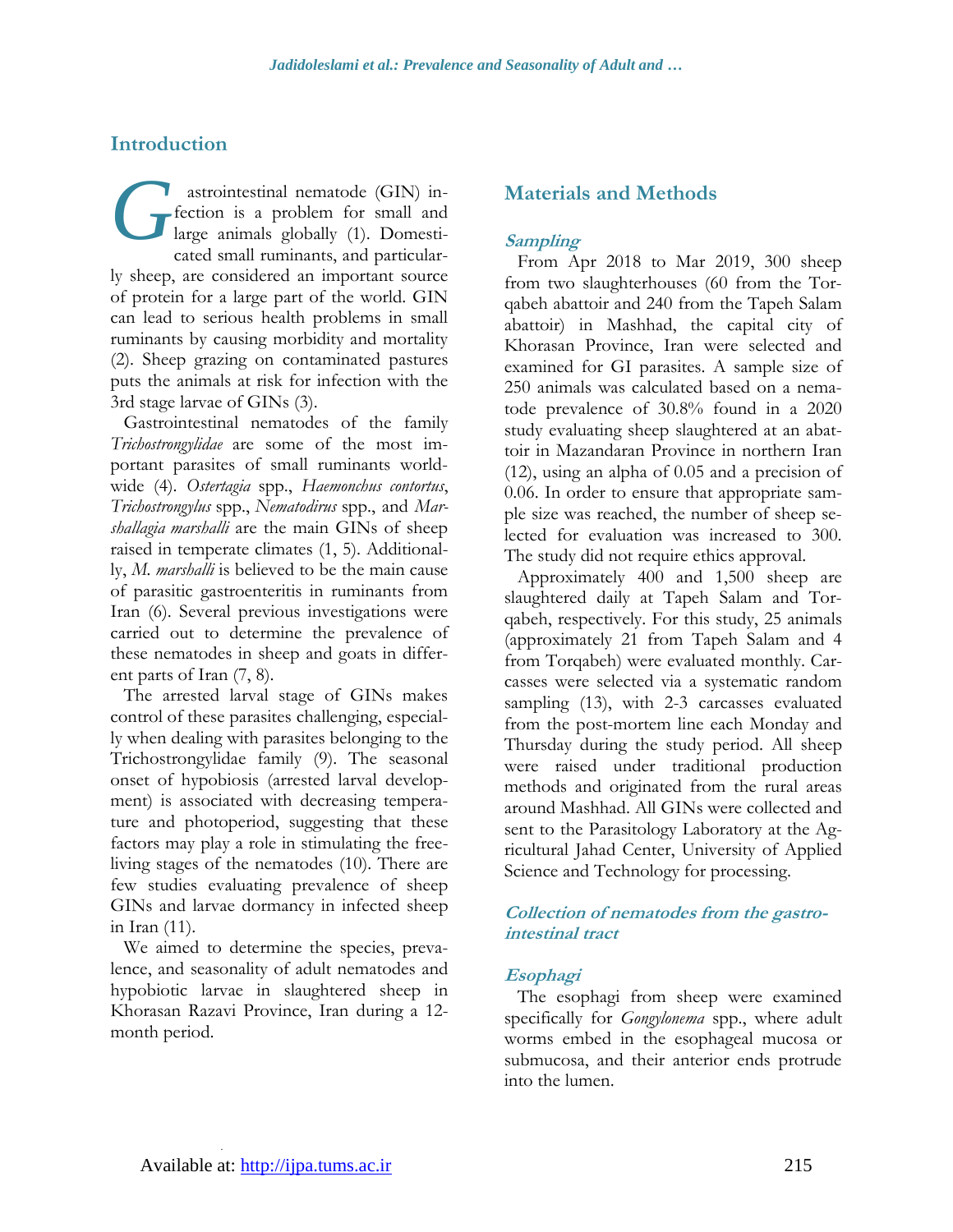#### **Abomasums, small intestines, and large intestines**

The abomasums and small and large intestines were opened separately, and their contents and mucosa were washed with water through a 100μm mesh sieve to remove all parasites. The contents of the abomasums, small intestines, and large intestines were diluted and examined under a stereomicroscope. Each recovered nematode was cleaned with saline solution (NaCl 0.9%) and fixed in 70% alcohol. The nematodes were then cleared in lactophenol and identified under a microscope using published keys, with female nematodes classified at the genus level and male nematodes classified at the species level (14).

#### **Arrested larva**

The mucosa of the collected abomasums and small and large intestines were digested by incubation at 37 °C for 24 h in pepsin hypochloric acid solution (10g pepsin, 30mL hypochloric acid and 1000ml distilled water) (15). The suspension was sieved through 40 μm mesh and the larvae counted. The different organs were processed separately.

#### **Statistical analysis**

The overall frequency of infection, as well as frequency of infection by species and anatomic location, were expressed as proportions with 95% confidence intervals (CIs). The Cochran's Q test was used to evaluate seasonal differences in arrested larvae numbers. Analyses were performed using SPSS ver. 20 (IBM Corp., Armonk, NY, USA). Findings were considered statistically significant at *P*<0.05.

### **Results**

#### **Prevalence and burden of adult worms**

Overall, 53.0% (159/300) of sheep were found to be harboring at least one species of GIN. Of the infected sheep, 42.8% (68/159) were infected with a single species of nematode, 26.4% (42/159) were infected with two species of nematodes, and 30.8% (49/159) were infected with three or more species of nematodes. Information on the animal's sex and age was available for 79 (52.6%) and 159 (100%) of sheep, respectively. Of the sheep with known sex,  $31.6\%$  of males  $(25/79)$  (all under 18 months of age) had at least one adult nematode and 60.6% of females (134/221) (all above 2 years of age) had at least one adult nematode. Out of 300 sheep (25 per month), GIN infections were most prevalent in October (Fig. 1).



**Fig. 1:** Total number of GI adult nematodes from 300 sheep (25 per month) evaluated at two abattoirs in Khorasan Province (Apr 2018 through Mar 2019)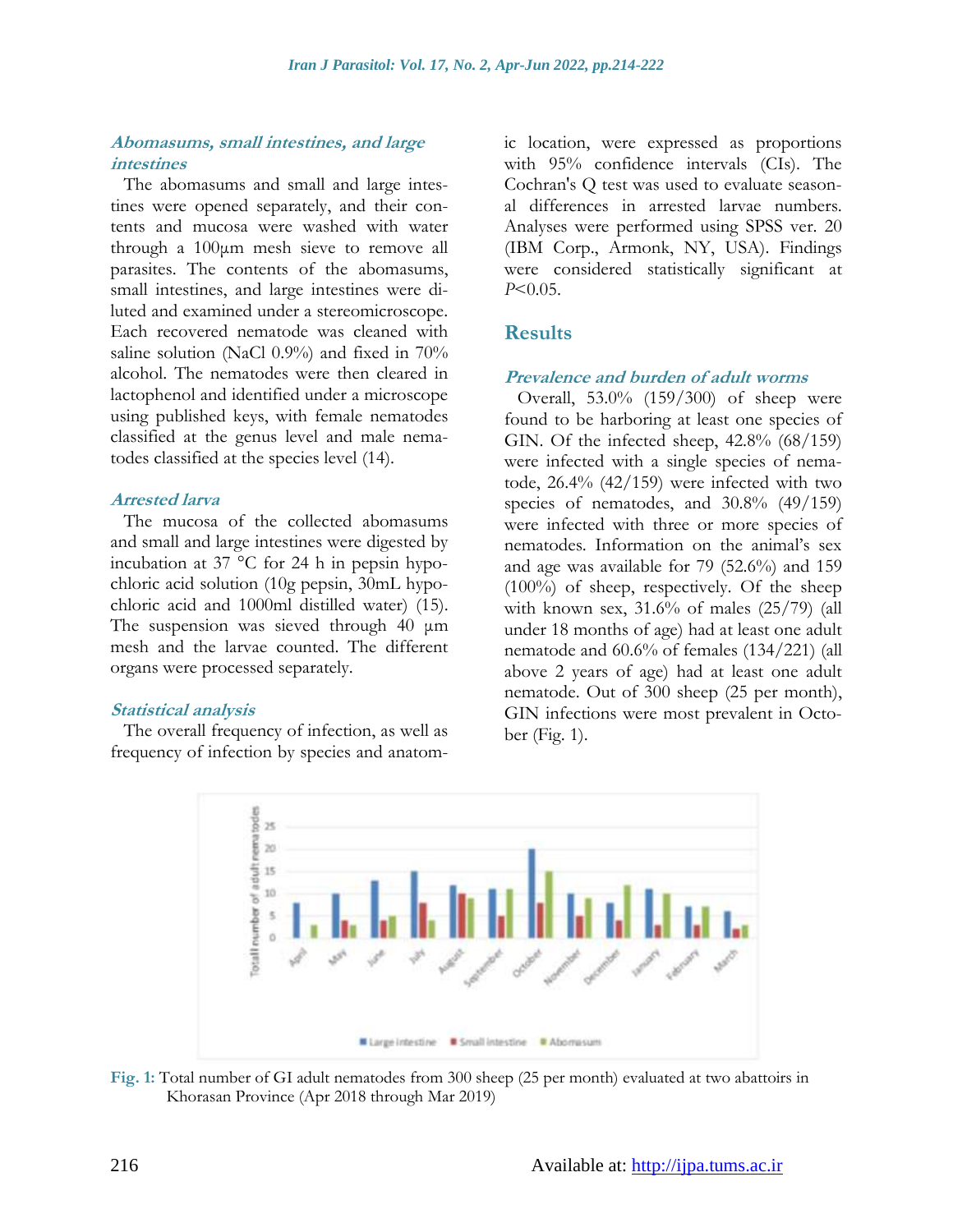The large intestines were the most commonly parasitized region of the GI tract, while the largest number of nematodes was recovered

from the evaluated abomasums (Table 1, Fig. 2).



**Fig. 2:** Number of adult nematodes collected from different regions of the gastrointestinal tract of 300 sheep (25 per month) from two abattoirs in Khorasan Province (April 2018 through March 2019).

#### **Esophagi**

No worms were found in the esophageal contents of the evaluated sheep.

#### **Abomasums**

Postmortem examinations revealed that the most prevalent helminth in the abomasums was *M. marshalli*, with a prevalence of 13.3%  $(40/300)$ .

#### **Small intestines**

*Trichostrongylus vitrinus* (14/300; 4.6%) was the most common species found in the small intestines (Table 1).

#### **Large intestines**

*Trichuris ovis* (77/300; 25.6%) was the most common species found in the large intestines (Table 1, Fig.3).



T.ski jabini

.

T.ovis

**T**.discolor

**Fig. 3:** Male *Trichuris discolor*, *T. ovis*, and *T. skrjabini* parasites isolated from sheep in this study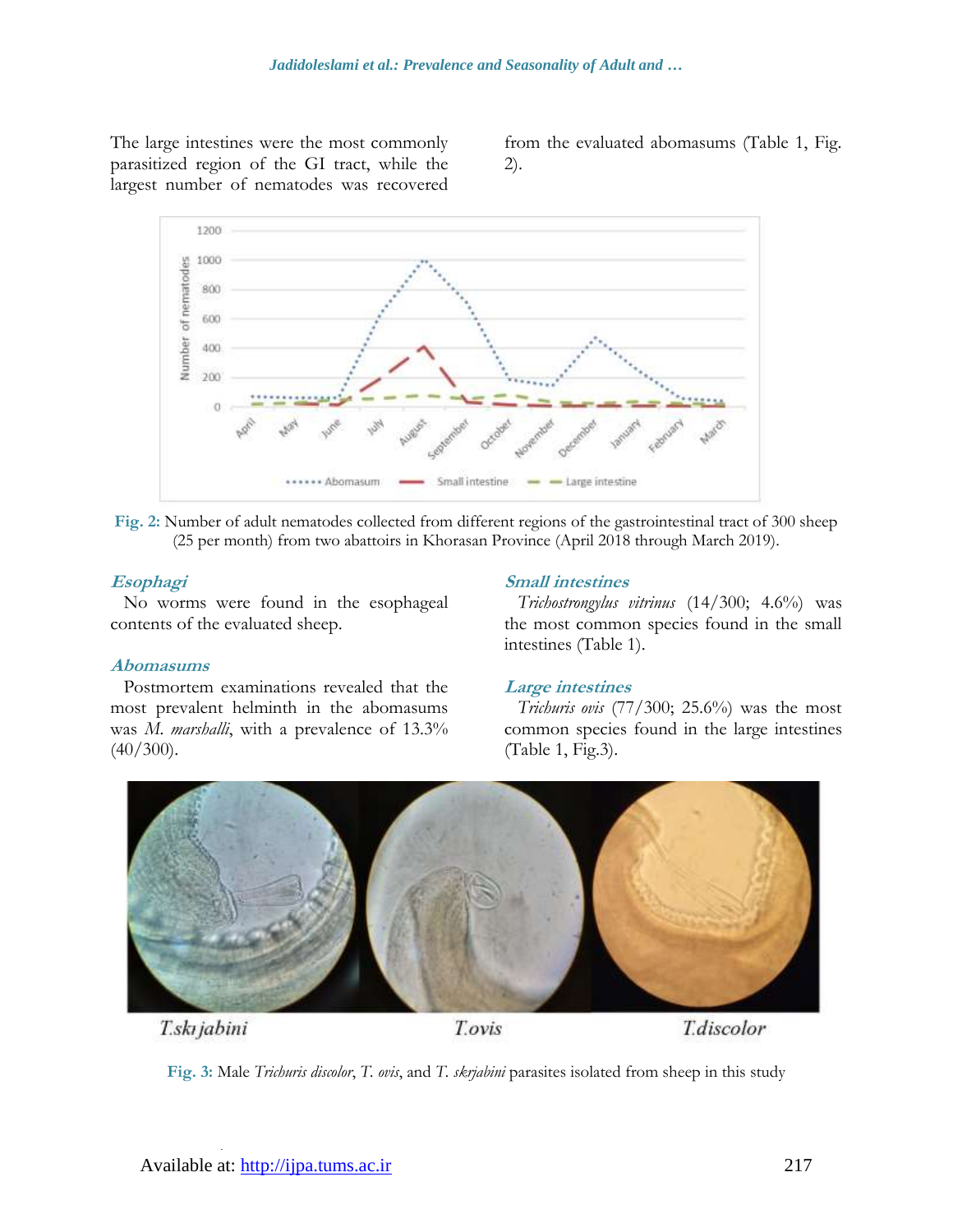| Parasite ge-     | Parasite species       | Number of      | Infection prevalence |                  | Abundance             |
|------------------|------------------------|----------------|----------------------|------------------|-----------------------|
| nus              |                        | nematodes      | No. of               | $\%$ [95%CI]     | <i>(interquartile</i> |
|                  |                        |                | sheep                |                  | range)                |
| Ostertagia       | T. circumcincta        | 521            | 55                   | 18.3 [16.1-20.5] | $3(1-6)$              |
|                  | O.trifurcate           | 13             | 6                    | $2.0$ [1.9-2.1]  | $1.5(1-3)$            |
|                  | * Ostertagia spp.      | 1,083          | 66                   | 22 [20.25-23.75] | $8(4-16)$             |
|                  | O. occidentalis        | 85             | 24                   | $8.0$ [6.5-9.5]  | $2(1-4)$              |
| Haemonchus       | H. contortusus         | 6              | 2                    | $0.7[0.5-0.9]$   | $3(1-3)$              |
|                  | *H. contortusus        | 9              | $\overline{2}$       | $0.7$ [0.4-1]    | $4(1-4)$              |
| Marshallagia     | M. marshalli           | 610            | 40                   | 13.3 [13-13.6]   | $7(3-20)$             |
|                  | *M.marshalli           | 792            | 45                   | 15 [14.7-15.3]   | $9(3-25)$             |
| Parabronema      | P. skrjabini           | 54             | 8                    | $2.6$ [2.5-2.7]  | $7(2-11)$             |
|                  | *Parabronema spp.      | 78             | 11                   | $3.6$ [2-5.2]    | $7(2-10)$             |
| Nematodirus      | N. spathiger           | $\overline{4}$ | $\overline{4}$       | $1.3$ [0.9-1.7]  | $1(1-1)$              |
|                  | *Nematodirus spp.      | 6              | 5                    | $1.6$ [1.1-2.1]  | $1(1-1.5)$            |
| Trichostrongylus | T. colubriformis       | 8              | 7                    | $2.3$ [2-2.6]    | $1(1-2)$              |
|                  | T. vitrines            | 204            | 14                   | 4.6 $[3-6.2]$    | $1(1-3)$              |
|                  | *Trichostrongylus spp. | 336            | 33                   | $11$ [9.1-13.1]  | $2(1-4)$              |
| Cooperia         | *Cooperia spp.         | $\overline{4}$ | $\overline{2}$       | $0.7$ [0.4-0.]   | $2(1-2)$              |
| Trichuris        | T. discolor            | 42             | 35                   | 11.6 [9.7-13.5]  | $1(1-1)$              |
|                  | T. ovis                | 114            | 77                   | 25.6 [22-23.2]   | $1(1-2)$              |
|                  | T. skrjabini           | 26             | 21                   | $7.0$ [0.3-1.1]  | $1(1-1.5)$            |
|                  | T. barbetonensis       | 10             | 8                    | $2.6$ [1.5-3.7]  | $1(1-2)$              |
|                  | *Trichuris spp.        | 326            | 107                  | 35.6 [31-40.2]   | $3(2-4)$              |

**Table 1:** Prevalence and intensity of gastrointestinal adult nematode infections in sheep (n=300) from two abattoirs in Khorasan Province (Apr 2018 through Mar 2019)

\*Female worms that could not be identified at the species level

#### **Prevalence and burden of arrested larvae**

Overall, 463 arrested larvae were found in the abomasums of  $4.0\%$  (12/300) of sheep and 104 arrested larvae were found in the small intestines of 4.6% (14/300) of sheep. There was a significant difference in the number of arrested larvae in the abomasums found in the summer versus autumn, with a median of 18.5 (interquartile range: 6-85) larvae per sheep in the summer and a median of 12.5

(interquartile range: 5-12) larvae per sheep identified in the autumn *(P*<0.001) (Fig. 4). There was also a significant difference in the number of arrested larvae found in the small intestines in the summer versus autumn, with a median of 9.5 (interquartile range: 2-21) larvae per sheep in the summer and a median of 1 (interquartile range: 1-3) larvae identified per sheep in the autumn (*P*<0.001).



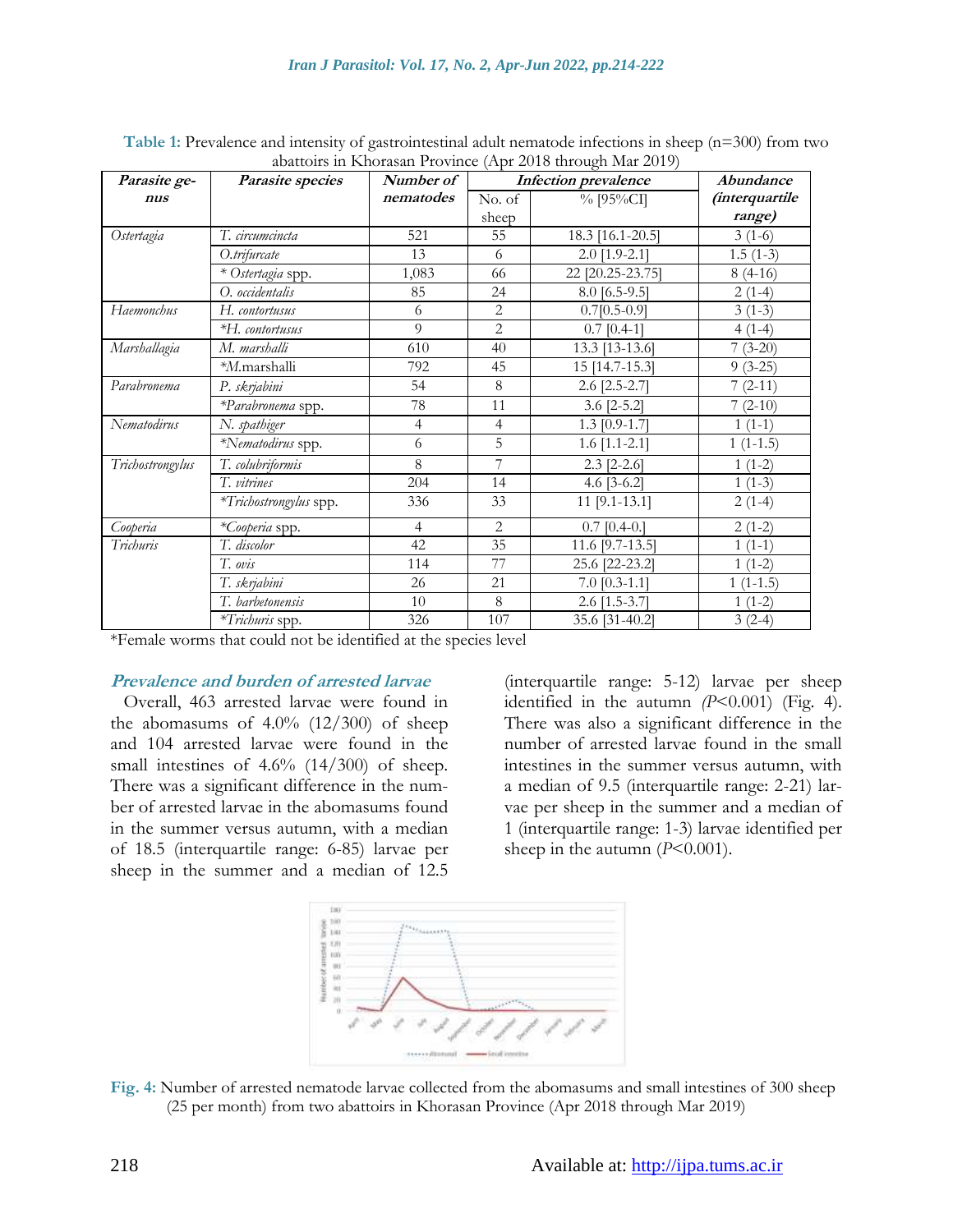### **Discussion**

Iran ranks fourth in the world in sheep husbandry after Australia, China, and India, with approximately 51.7 million adult sheep in 2020 [\(https://en.wikipedia.org/wiki/Sheep\\_farmin](https://en.wikipedia.org/wiki/Sheep_farming) [g\)](https://en.wikipedia.org/wiki/Sheep_farming). High prevalence of parasitic diseases can result in significant losses to the country's livestock industry. Parasite distribution varies depending on climate and seasonal changes (16). In Iran, the warm season lasts from May to Sep, with an average daily high temperature above 30 °C. In July, the warmest month of the year, the average high temperature is about 37 °C. In the current study, sheep had a higher prevalence of adult nematodes in the autumn when the temperature is cooler (between 22 and  $25^{\circ}$ C).

*Gongylonema pulchrum* lies in a zipper-like fashion in the wall of the esophagus or upper alimentary tract of sheep, goats, cattle, pigs, zebus, buffalo, and less frequently in horses, camels, donkeys, wild boars and humans (17). The presence of *G. pulchrum* has been documented in a variety of domestic and wild mammals in Iran, with some of the highest prevalence values reported in cattle (18, 19). In previous studies, up to 21% of domesticated sheep and 5.6% of wild sheep from Iran were infected with *G. pulchrum* (20, 21). However, the prevalence was lower in northern Iran, with 4.5% of sheep infected (7, 17). In the current study, conducted in the northeastern part of the country, *G. pulchrum* was not observed. This concurs with findings from another study conducted in northern Iran where infection with this species was also not observed in the esophagi of 584 evaluated sheep and goats (22).

Transmission of *G. pulchrum* to livestock occurs primarily through ingestion of infected coprophagous insects, including dung beetles (23). A possible reason for the absence of *G. pulchrum* infection in the current study is the sheep-raising system in Iran. The Iranian

sheep industry is based on free grazing. Therefore, the probability of a sheep swallowing an infected beetle is low.

In the current study, *M. marshalli* was the most prevalent nematode species found in the abomasums of sheep. In another study, *Teladorsagia circumcincta* (19.3%) and *M. marshalli* (12.2%) were the most common nematode species found in the abomasums of slaughtered sheep across the three climatic zones of Iran (24). The prevalence of *M. marshalli* in sheep from northern and northwestern Iran was previously 34.0% and 9.0%, respectively (25, 26). In Iran's neighboring country of Turkey, *T. circumcincta* was recorded as the most prevalent nematode species. In comparison to data from Turkey, there were overall lower numbers of nematodes per infected sheep found in the current study (27). This difference may be due to recent droughts in Iran, resulting in unfavorable conditions for freeliving L3 larvae.

In the current study, three species of the genus *Trichostrongylus* were found in the small intestines, with *T. vitrinus* (4.6%) being the most prevalent. This is the same species found to be the most common in studies conducted in the provinces of Isfahan and Tabriz (26, 28). In other studies, carried out in southwestern and northern Iran, *T. colubriformis* was the dominant species (7, 29). Finally, in the present study, four species of *Trichuris* were identified in the large intestines, of which *T. ovis* was the most prevalent. This finding is similar to values obtained from Iran and other countries in the region and beyond (30-32). *Trichuris vondwei* (28.2%) was the most prevalent species in northwestern Iran, while *T. ovis* was found in 3% of goat large intestines. Recently, *T. infundibolus* and *T. globulosa* were observed for the first time in Iran (33).

Post-mortem examination for nematode infection involves conducting a total worm count, followed by the morphological identification of adult and/or larval stages collected

.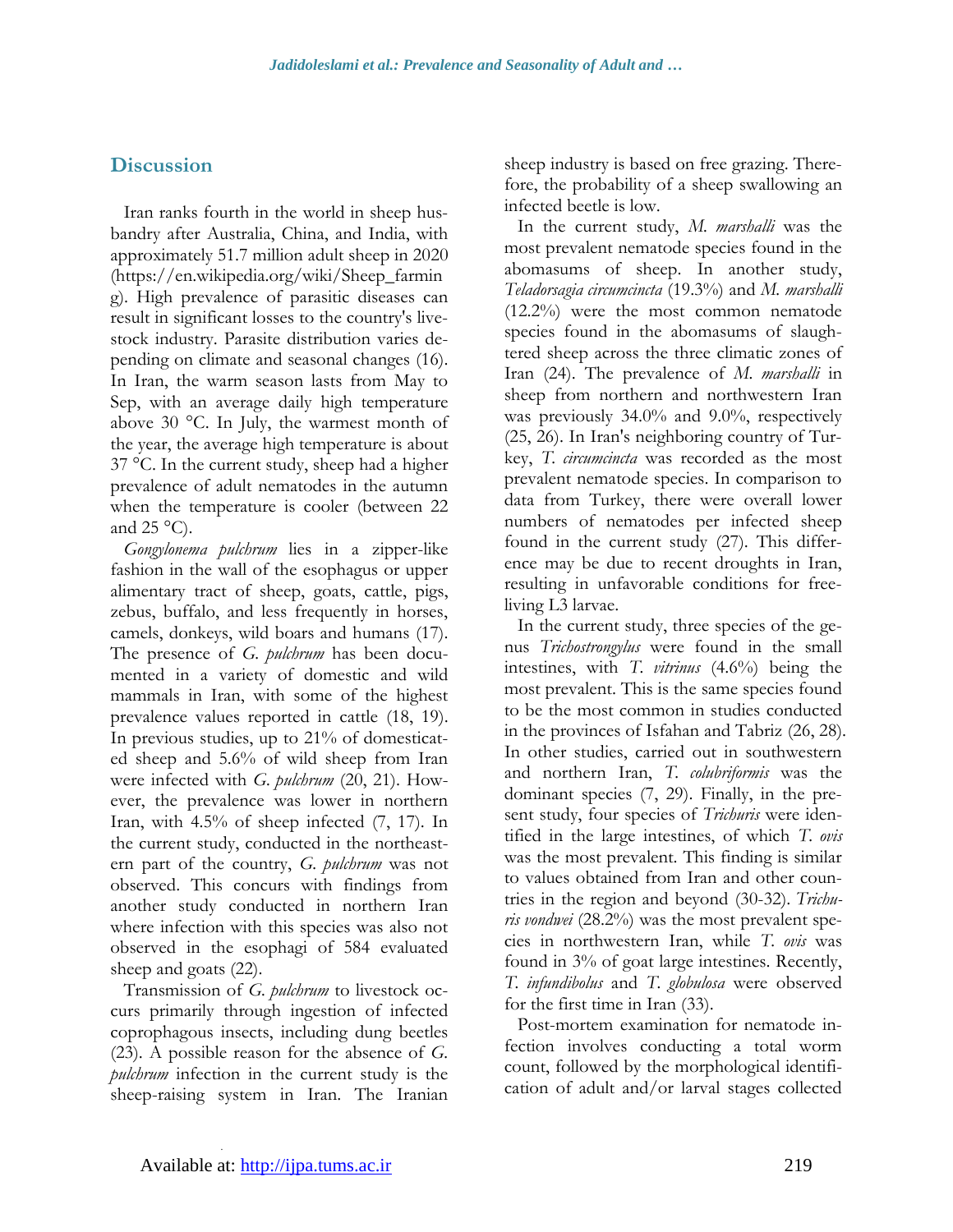from the GI contents. This method is the best way to understand the prevalence of parasites, especially for some Trichostrongylidae species of ruminants that undergo hypobiosis in the host (34).

When conditions in the external environment are unfavorable for the development and survival of nematodes, eggs are not produced by worms (35). Climatic factors, host immune status, and farm management are believed to affect arrestment levels (36).

Severe freezing, as seen in western Iran, and scorching heat, as seen in eastern and southern parts of Iran, promote this situation (11, 37). There were higher numbers of arrested larvae found in the summer versus autumn, which reflects the impact of high temperatures (38, 39). In addition to seasonal change, acquired immunity in the host has an impact on incidence of arrested larvae (11). Acquired immunity, which is dependent on genotype, animal age, and nutritional status, plays a vital role in host defense mechanisms against GINs. In addition, pregnancy can impact immune status (40-42). This may result in higher prevalence of helminth infection in female animals (12, 42).

Most outbreaks of disease caused by nematodes occur in the autumn in northeastern Iran (36), while high numbers of arrested larvae can be found in the summer. Since, in this study, *M. marshalli* was the most common nematode identified in the autumn, this species represented a large proportion of the detected arrested larvae. In contrast to *Ostertagia* spp. that tends to arrest during the colder months (43, 44), hypobiosis of *M. marshalli* larvae often occurs in warm and dry weather (45, 46). Certain nematodes, including *T. vitrines*, *T. colubriformis*, and *M. marshalli* are considered zoonotic. Therefore, their control and prevention will always be an area of concern for endemic and hyperendemic regions. Unfortunately, there have been no studies conducted on the human prevalence of zoonotic GI helminths in Khorasan Province.

### **Conclusion**

More than half of the sheep evaluated in this study were infected with GINs. Hypobiosis of larvae often occurs in the summer in northeastern Iran where the weather is warm and dry. Identified nematodes, including *T. vitrines*, *T. colubriformis*, and *M. marshalli* are considered zoonotic. Therefore, their control and prevention will always be an area of concern for endemic regions. Unfortunately, there have been no studies conducted on the human prevalence of zoonotic GI helminths in Khorasan Province. Therefore, this should be a priority for future research.

### **Acknowledgements**

We thank the slaughterhouse workers for helping us obtain the organs used in this study.

### **Conflict of interest**

The authors declare that there is no conflict of interest.

### **References**

- 1. Dey AR, Begum N, Alim A et al. Gastrointestinal nematodes in goats in Bangladesh: a large-scale epidemiological study on the prevalence and risk factors. Parasite Epidemiol Control. 2020; 9: e00146.
- 2. Kamalzadeh A, Rajabbaigy M, Kiasat A. Livestock production systems and trends in livestock industry in Iran. J Agri Soc Sci, 2008; 4:183-88.
- 3. Padula A. Gastrointestinal nematodes of sheep and cattle: biology and control. Aust Vet J. 2011; 1(89):54-54.
- 4. Elseadawy R.M, Alaraby MA, Abbas IE, et al. Prevalence of *Trichostrongyle* eggs infecting sheep and goats in Dakahlia Governorate, Egypt. J. Egypt. Soc. Parasitol. 2018; 14(2):121-136.
- 5. Sharma, D.K, Paul S, Gururaj K. Gastrointestinal Helminthic Challenges in Sheep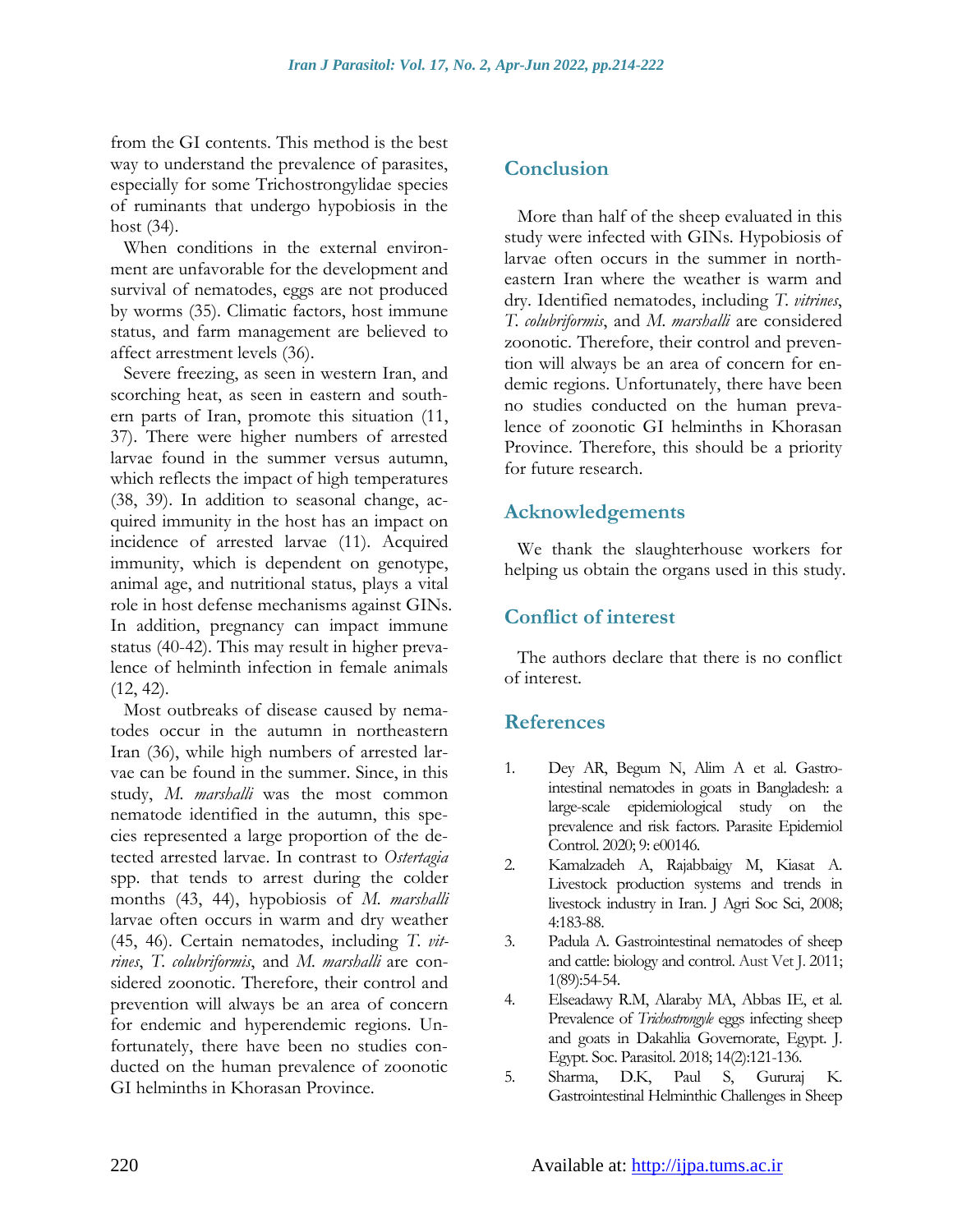and Goats in Afro-Asian Region: A Review. J Anim Res. 2020; 10(1):1-18.

- 6. Borji H., Raji AR, Naghibi AG. The comparative morphology of *Marshallagia marshalli* and *Ostertagia occidentalis* (Nematoda: Strongylida, Trichostrongylidae) by scanning electron microscopy. Parasitol Res. 2011; 108(6):1391- 1395.
- 7. Naem S, Gorgani T. Gastrointestinal parasitic infection of slaughtered sheep (Zel breed) in Fereidoonkenar city, Iran. Vet Res Forum. 2011; 2(4):238-241
- 8. Moghaddar N, Afrahi A. Gastrointestinal helminthosis in sheep in Iran. J Vet Parasitol. 2008; 22(1):41-44.
- 9. Langrová I,Jankovská I. Arrested development of *Trichostrongylus colubriformis* in experimentally infected rabbits. Effect of decreasing photoperiod, low temperature and desiccation. Helminthologia. 2004; 41(2):85-90.
- 10. Fernández A, Fiel C, SteffanP. Study on the inductive factors of hypobiosis of *Ostertagia ostertagi* in cattle. Vet Parasitol. 1999; 81(4):295- 307.
- 11. Nazarbeigy M, Yakhchali M, Pourahmad F. First Molecular Characterization and Seasonality of Larvae of Trichostrongylid Nematodes in Arrested Development in the Abomasum of Iranian Naturally Infected Sheep. Acta Parasitol. 2021; 66(1):193-198.
- 12. Rahimi Esboei B, Mobedi I, Mizani A, et al. A Seasonal Survey on the Helminths Infections of the Ruminants Slaughtered in the Abattoirs of Mazandaran Province, Northern Iran. J Hum Environ Health Promot. 2020; 6(3):142-146.
- 13. Acharya AS, Prakash A, Saxena P, et al. Sampling: Why and how of it. Indian Journal of Medical Specialties. 2013; 4(2):330-333.
- 14. Bogale M, Baniya A, DiGennaro P. Nematode identification techniques and recent advances. Plants (Basel). 2020; 9(10):1260.
- 15. Giangaspero M, Bahhady FA, Orita G, et al. Effect of gastrointestinal parasite and lungworm control on survivability and fertility of ewes in farm flocks in Syria. Trop Anim Health Prod. 1992; 78:594-597.
- 16. Roeber F, Jex AR, Gasser RB. Impact of gastrointestinal parasitic nematodes of sheep, and the role of advanced molecular tools for exploring epidemiology and drug resistance-an

Australian perspective. Parasite Vector. 2013; 6:153.

- 17. Eslami A, Ashrafihelan J, Vahedi N. Study on the prevalence and pathology of *Gongylonema pulchrum* (gullet worm) of sheep from Iran. Glob Vet. 2010; 5(1):45-48.
- 18. Movassaghi A, Razmi G. Oesophageal and gastric gongylonemiasis in a donkey. Iran J Vet Res. 2008; 9(1):84-86.
- 19. Halajian A,Eslami A, Salehi M, et al. Incidence and genetic characterization of *Gongylonema pulchrum* in cattle slaughtered in Mazandaran Province, northern Iran. Iran J Parasitol, 2010; 5(2):10-8.
- 20. Eslami A, Nabavi L. Species of gastro-intestinal nematodes of sheep from Iran. Bull Soc Pathol Exot Filiales. 1976; 69(1):92-95.
- 21. Eslami A, Meydani M, Maleki SH, et al., Gastrointestinal nematodes of wild sheep (Ovis orientalis) from Iran. J Wildl Dis. 1979; 15(2):263-265.
- 22. Sazmand A, Ehsani-Barahman S, Moradi H, et al. Esophageal gongylonemosis in ruminants slaughtered in Hamedan and Babol, Iran. Journal of Zoonotic Diseases. 2020; 4(2):56-63.
- 23. Mowlavi G, [Mikaeili](https://www.ncbi.nlm.nih.gov/pubmed/?term=Mikaeili%20E%5BAuthor%5D&cauthor=true&cauthor_uid=19290086) E, Mobedi I, et al. A survey of dung beetles infected with larval nematodes with particular note on copris lunaris beetles as a vector for *Gongylonema* sp. in Iran. Korean J Parasitol. 2009;47(1):13-7.
- 24. Nabavi R,Eslami A , Shokrani HR, et al., Study on the prevalence, intensity and seasonal dynamics of abomasal helminths in sheep from different climatic zones of Iran. World Applied Sciences Journal. 2011; 12(4):441-445.
- 25. Hakimzadegan M, Khosroshahi MK. Prevalence of abomasal nematodes in slaughtered goats at industrial Urmia slaughterhouse, West Azerbaijan Province, Northwest of Iran. J Animal Poult Sci. 2013;2(4):120-124.
- 26. Shahbazi A, Fallah E, Koshki MHK, et al. Morphological characterization of the *Trichostrongylus* species isolated from sheep in Tabriz, Iran. Res Opin Anim Vet Sci. 2012;2(5):309-312.
- 27. Umur Ş, Yukari BA. An abattoir survey of gastro-intestinal nematodes in sheep in the Burdur region, Turkey. Turk J Vet Anim Sci. 2005; 29(5):1195-1201.

.